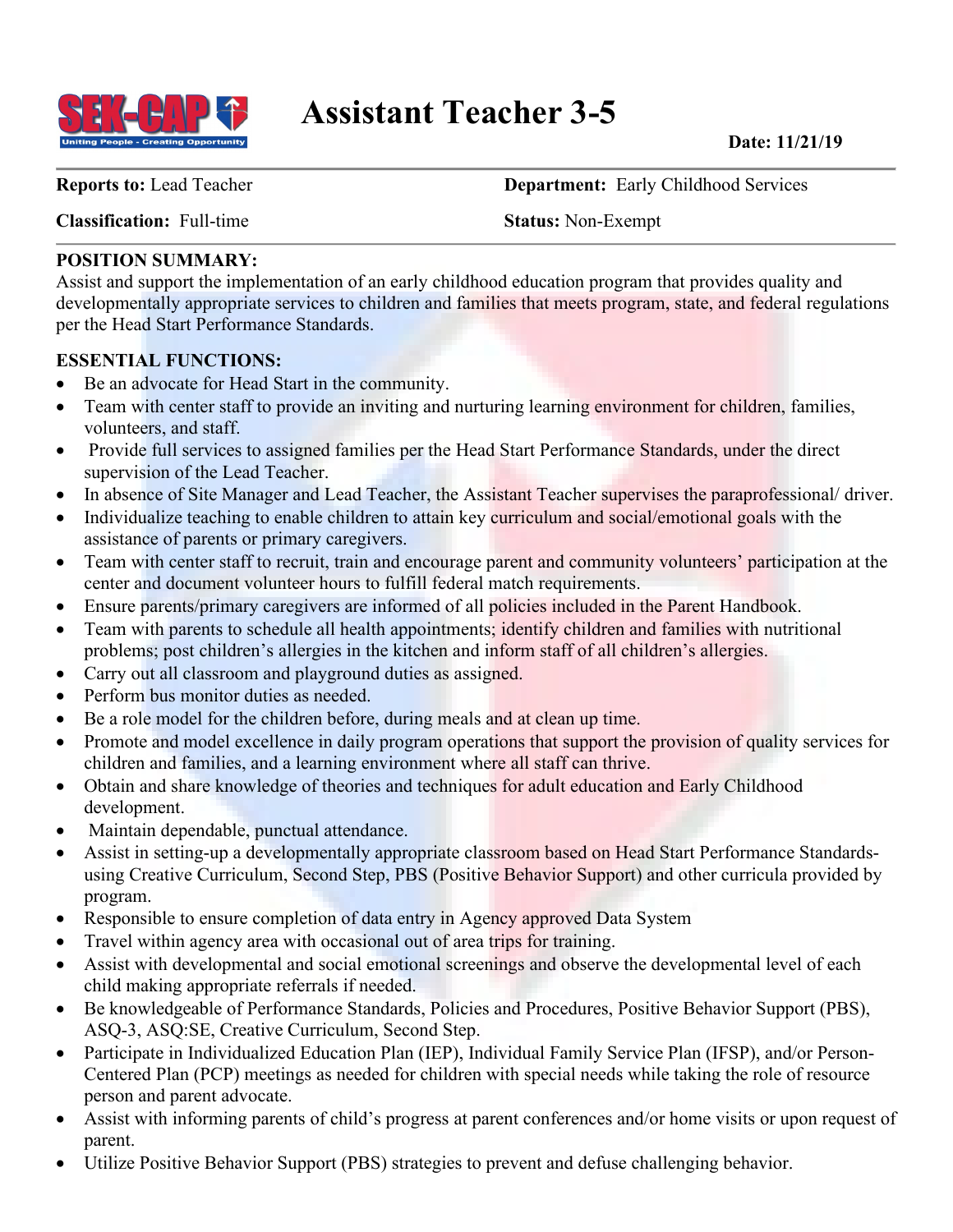- Comply with Head Start Performance Standards.
- Respect and support cultural differences and diverse family structures.
- Demonstrate good work habits such as arriving on time and adhering to appropriate break times.
- Attend mandatory In-Service trainings and staff meetings.
- Responsibility to report any suspected abuse or neglect to appropriate authority.
- Advocate for SEK-CAP, Inc. in the community.
- Maintain and assure confidentiality and privacy of SEK-CAP, Inc. customers.
- Uphold and promote the core values and mission statement of SEK-CAP, Inc.
- Support management decisions both in actions and words.
- Other duties as assigned.

### **KNOWLEDGE AND EXPERIENCE:**

Essential:

- Basic computer skills.
- Basic operation skills of general office equipment such as photocopiers, faxes, and phone systems.
- Superior interpersonal skills. Ability to get along with diverse personalities; tactful, mature, and flexible.
- Ability to meet and deal tactfully with the public and to communicate effectively and clearly both orally and in writing.
- Resourceful and well-organized self-starter, needing minimal supervision.
- Ability to establish and maintain positive, effective working relationships with co-workers, community partners, and customers.
- Ability to learn and adapt.

Desired:

- Knowledge of Head Start Performance Standards/State Licensing requirements.
- Knowledge of area resources.

### **EDUCATION AND QUALIFICATIONS:**

- Prefer bachelor's degree in Early Childhood or related field with 15 course hours in Early Childhood education or minimum Associates Degree in Early Childhood Education or degree in related field with 15 hours in Early Childhood per the Head Start Act.
- 3-5-year experience working with young children in a classroom setting preferred.
- Be eligible to obtain KDHE program approval.
- Obtain First Aid card and CPR certification and keep current.
- Obtain a Child Development Credentialing (CDA) with in 6 months of hire
- Obtain bus monitor training at first available opportunity.
- Successfully complete a physical exam and TB skin test before beginning employment and every three years thereafter.
- Possess current, valid driver's license and meet agency insurance underwriting guidelines.
- Submit to and pass standard criminal history check.
- Submit to and pass standard drug screen test.
- Be fully vaccinated for COVID-19 before beginning employment

### **PHYSICAL REQUIREMENTS/WORK ENVIRONMENT:**

The physical demands and work environment described here are representative of those that must be met by an employee to successfully perform the essential functions of this job. Reasonable accommodations may be made to enable individuals with disabilities to perform the essential functions.

- Use hands to finger, handle, or feel
- Reach with hands and arms
- Sit on small chairs or floor, and occasionally stand; walk and stoop, kneel, or crouch